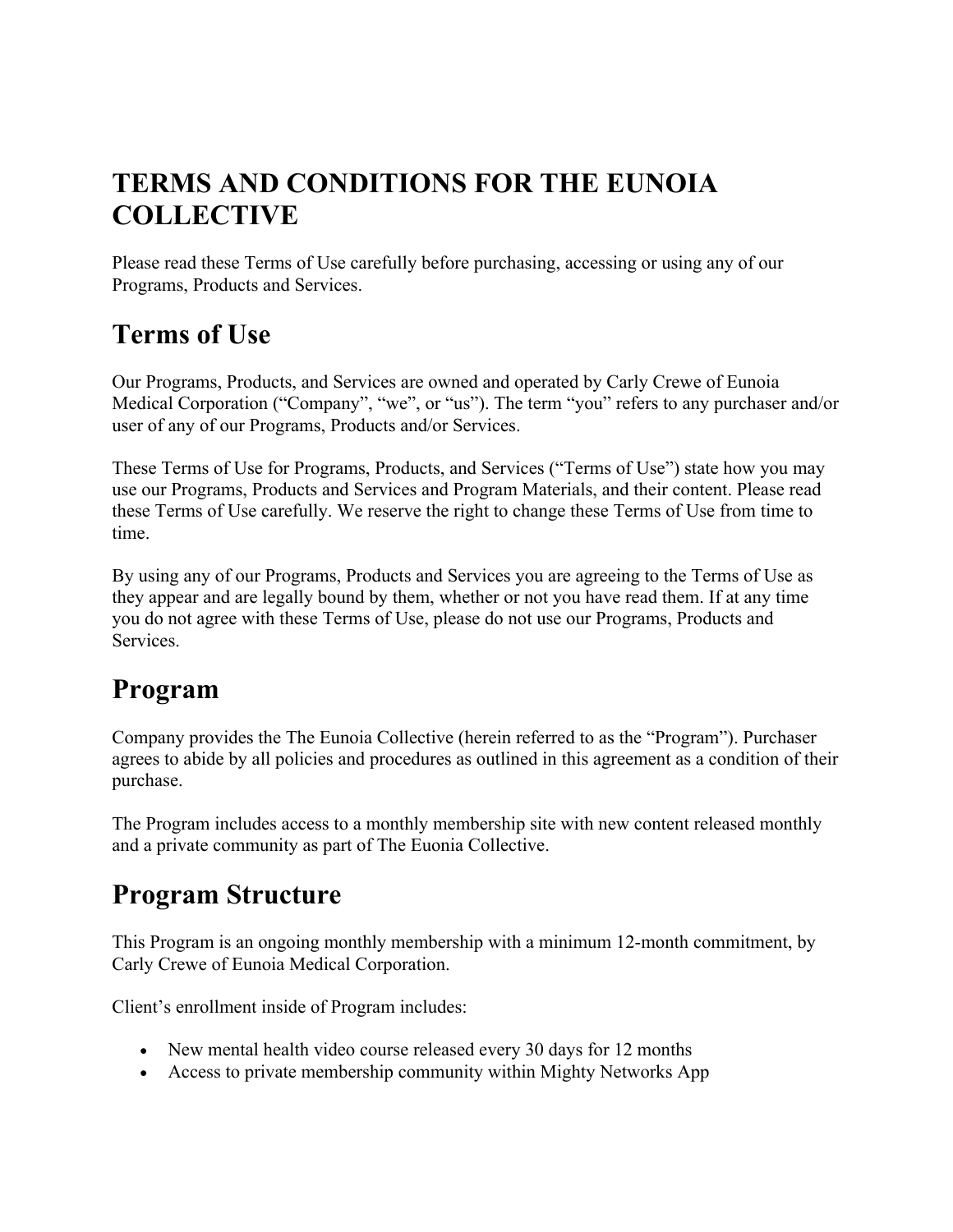- Monthly live video hot seat coaching call within the group, with an opportunity to be coached 1:1 by Carly for 20-30 minutes (by application)
- Monthly live connection call
- Member-only challenges and workshops
- Automatic monthly or annual renewal, after the first 12 months, unless canceled by member

#### **Use and Consent**

By purchasing or using any of our Programs, Products or Services, you agree to abide by these Terms of Use as well as our Disclaimer, Terms and Conditions, and Privacy Policy, and any other terms and conditions that may apply, and are you are required to act in accordance with them. Accessing, purchasing or using our Programs, Products, Services or Program Materials, in any manner constitutes use of the Program, Products, Services and Program Materials, and your agreement to be bound by these Terms of Use.

All of our Programs, Products, Services and Program Materials are intended solely for users who are eighteen (18) years of age or older. Any registration by, use of or access to any Program, Product, Service or Program Materials by anyone under age 18 is unauthorized, unlicensed and in violation of these Terms of Use. By accessing or using our Programs, Products, or Services or our Program Materials, you represent and warrant that you are at least 18 years old.

## **Intellectual Property Rights**

**Our Limited License to You**. Our Programs, Products, and Services and all the Program Materials are our property and/or our affiliates or licensors, and are protected by copyright, trademark, and other intellectual property laws.

The content in our Programs, Products and Services is solely owned by or licensed to us, unless otherwise indicated. This content includes, but is not limited to, the design, layout, look, appearance, graphics of our Program Materials or any other material or aspects of materials provided by us to you.

Reproduction is prohibited other than in accordance with the copyright notice, which forms part of these Terms of Use.

If you purchase or access any of our Program Materials through our Programs, Products or Services, you will be considered our Licensee. For the avoidance of doubt, all content obtained through us is our property, and you are granted a revocable, non-transferable license for personal, non-commercial use only, limited to you only. This means that you may not use our Programs, Products or Services or the Program Materials in a manner that constitutes an infringement of our rights or in a manner that has not been authorized by us.

You are being granted a limited license to use our Program, Products and Services, and Program Materials with permission and restrictions. This means that when you purchase a Program,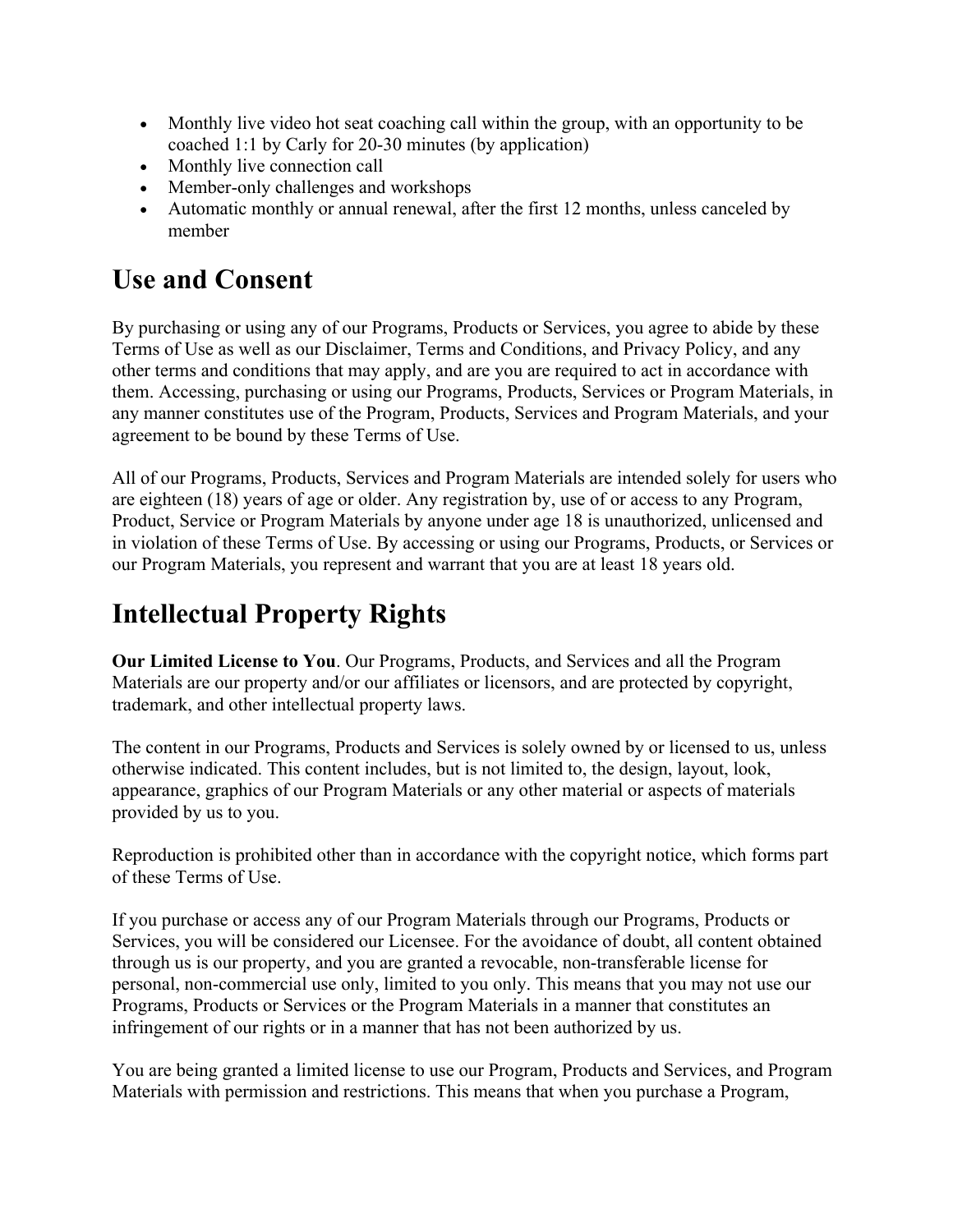Product or Service from our Website or otherwise, you are purchasing the limited right to use the Program Materials in the form that is provided by us to you with certain conditions as specified in these Terms of Use.

You are permitted to use our Programs, Products, Services and Program Materials as follows:

**You are permitted to download and/or print free resources from our Website or e-mail correspondence, e-newsletters, or other publicly shared information that are NOT a part of any paid Program, Product or Service for your own personal or business use, but only provided that you give us credit by name, keep intact all copyright and other proprietary notices and, if used electronically, you must include the link back to the Website page(s) from which the information was obtained. You may also download and/or print Program Materials for your own personal use. However, you are not permitted to share, sell, reprint or republish any other of our Program Materials, including handouts, for resale or mass reproduction purposes for your own business use. Any trademarks, taglines, and logos displayed on Program Materials are trademarks belonging to us. All trademarks reproduced in this Website, which are not the property of, or licensed to us, are acknowledged on the Website. Any use including framing, meta tags or other text utilizing these trademarks, or other trademarks displayed, is strictly prohibited without our express written consent, or permission granted herein.**

For those trademarks, taglines, and logos for which you are granted permission to use, the trademark indicia must be included at all times. Any marketing or promotional tools and/or Program, Product or Service titles or any other title or information of ours bearing the trademark symbols (™) or ® may not be used by you for any reason without our express written permission.

All rights not expressly granted in these terms or any express written license, are reserved by us.

**Information You Are Prohibited from Sharing with Others**. As a Licensee, you understand and acknowledge that our Programs, Products and Services and the Program Materials have been created, developed or obtained by us through the investment of significant time, effort and expense, and that this information is a valuable, special and unique asset of ours which needs to be protected from improper and/or unauthorized use.

When you enroll in or purchase our Programs, Products or Services, **you agree that you are clearly and expressly prohibited from doing the following:**

- You will not copy, share or steal our Programs, Products, Services, or Program Materials, or any parts of them.
- You will not in any way use, copy, adapt or represent any of our Programs, Products, Services or Program Materials in any way as if they are yours or created by you.
- You will not engage in improper and/or unauthorized use of our Programs, Products, Services and Program Materials. Improper and unauthorized use includes but is not limited to modifying, copying, reproducing, republishing, uploading, posting, transmitting, translating, selling, creating derivative works, exploiting, or distributing in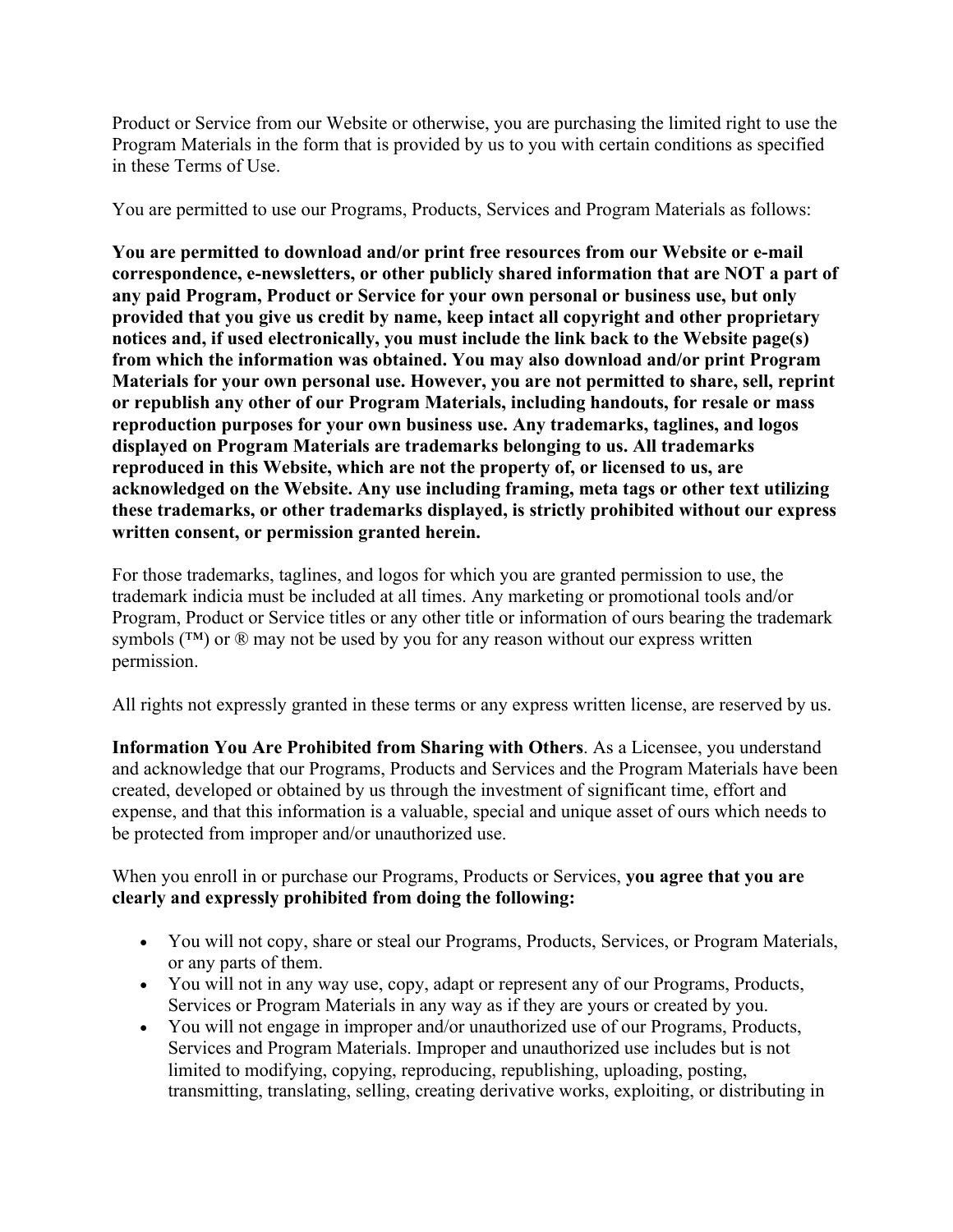any manner or medium (including by email or other electronic means) any Program Materials or any other information accessed or purchased through our Programs, Products or Services, or any other communications provided by us for your own personal use, business/commercial use or in any way that earns you money.

- You will not duplicate, share, trade, sell, or otherwise distribute our Programs, Products, Services or Program Materials to any other person, for their personal use, business/commercial use or in any way that earns them money, whether it was known to you or not at the time that you shared the information that their intention was to use the Program Materials for their own personal use or business/commercial use. This means you cannot share or sell or any part of our Programs, Products and Services or Program Materials to someone else so they can copy and/or use them for their own personal use, business/commercial use or in any way that earns them money. You are the only one granted a limited license to use our Program, Product, Service, and Program Materials.
- You will not violate our intellectual property rights, including copyright and trademark rights. Downloading, printing, or otherwise using our Programs, Products, Services or Program Materials for your own training purposes in no way gives you any copyright, trademark, intellectual property or ownership rights of our Program, Product, Service or Program Materials.
- You will not reprint or republish any part of our Programs, Products, Services or Program Materials for publication or compilation into your own products, programs, services or program materials for your own personal use or business/commercial use or in any way that earns you money.
- You will not use our Programs, Products, Services or Program Materials in a manner that constitutes an infringement of our rights or in a manner that has not been authorized by us through our prior written consent.
- You may not engage in improper and/or unauthorized use of our Program Materials or any other information related to our Programs, Products or Services. Unless otherwise explicitly authorized in these Terms of Use, improper and/or unauthorized use includes but is not limited to modifying, copying, reproducing, republishing, uploading, posting, transmitting, translating, selling, creating derivative works, exploiting, or distributing in any manner or medium (including by email or other electronic means) for commercial use, to any other person in a way that earns them money, any Program Materials or any other information accessed or purchased through our Programs, Products or Services or any other communications provided by us to you promoting or relating to the Programs, Products or Services.
- You understand and agree that engaging in the prohibited use or the improper and/or unauthorized use of our Programs, Products or Services or Program Materials as set forth in these Terms of Use is considered theft and stealing and we retain the right to prosecute theft to the full extent of the law.
- You agree and understand that prohibited use, improper and/or unauthorized use may give rise to a civil claim for damages and/or be a criminal offense.

**Limitations on Linking and Framing**. You may establish a hypertext link to our Website or Content so long as the link does not state or imply any sponsorship, endorsement by, or ownership by in our Website or Content and does not state or imply that we are have sponsored,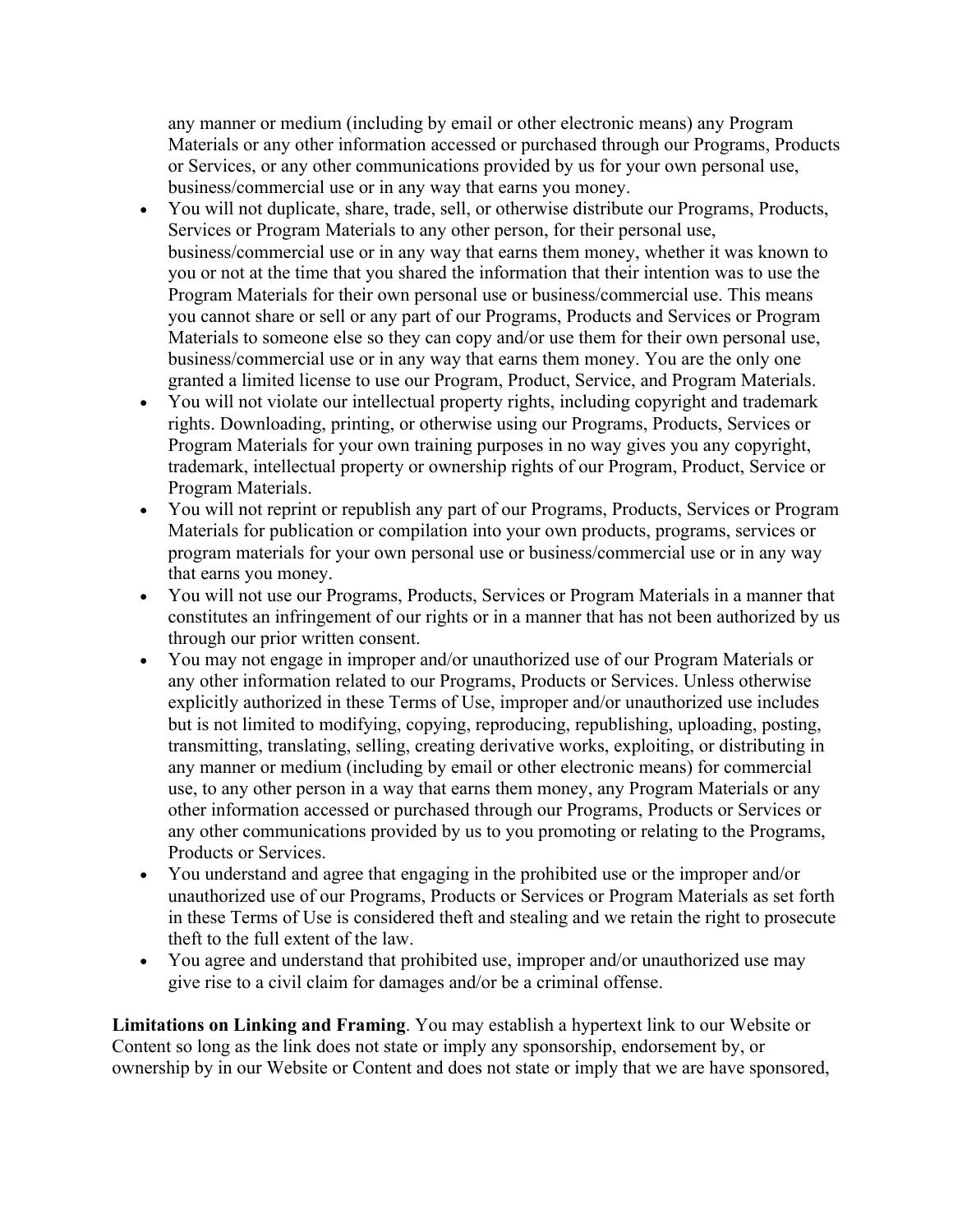endorsed or have ownership rights in your website. However, you may not frame or inline link our Content without our written permission.

**Your License to Us**. By posting or submitting any material on or through our Programs, Products, Services or Program Materials, such as comments, posts, photos, images or videos or other contributions, you are representing that you are the owner of all such materials and you are at least 18 years old.

When you submit to us or post any comment, photo, image, video or any other submission for use on or through our Website, you are granting us, and anyone authorized by us, an unlimited, royalty-free, perpetual, irrevocable, non-exclusive, unrestricted, worldwide license to use, copy, modify, transmit, sell, exploit, create derivative works from, distribute, and/or publicly perform or display such contributions, in whole or in part, in any manner or medium, now known or developed in the future, for any purpose, and granting us the right to make it part of our current or future Programs, Products, Services and/or Program Materials. This right includes granting us use or exploitation of proprietary rights or intellectual property rights like copyright, trademark, service mark, trade secrets, patent rights or any other of your intellectual property rights under any relevant jurisdiction without any further permission from you or compensation by us to you.

You also grant us, and anyone authorized by us, the right to identify you as the author of any of your comments, posts, photos, images, videos or other contributions by name, email address, or screen name. You acknowledge that we have the right but not the obligation to use and display any contributions from you of any kind and that we may elect to cease the use and display of any such contributions on our Programs, Products, Services and/or Program Materials at any time for any reason whatsoever.

**Media Release**. By participating in our Programs, Products and Services, and using our Program Materials, including our Facebook community, you consent to photographs, videos, and/or audio recordings that may be made that may contain you, your voice and/or your likeness. In our sole discretion, we reserve the right to use these photographs, videos, and or/audio recordings and/or any other materials submitted by you to us in connection with your participation in our Program, Product or Services in our current or future Programs, Products or Services, and/or our marketing or promotional efforts, without compensation to you at any time, now or at any time in the future.

#### **Request for Permission to Use Content**

Any request for written permission to use our Programs, Products, Services or Program Materials, in whole or in part, or any other intellectual property or property belonging to us ("Content"), should be made BEFORE you wish to use it by completing the "Contact Us" form on this Website CarlyCrewe.com, or by sending an e-mail to admin@eunoiamedical.ca.

**We very clearly state that you may not use our Programs, Products, Services or Program Materials, in whole or in part, in any way that is contrary to these Terms of Use unless we have given you specific written permission to do so. If you are granted permission by us, you agree to use the specific Content that we allow and ONLY in the ways for which we**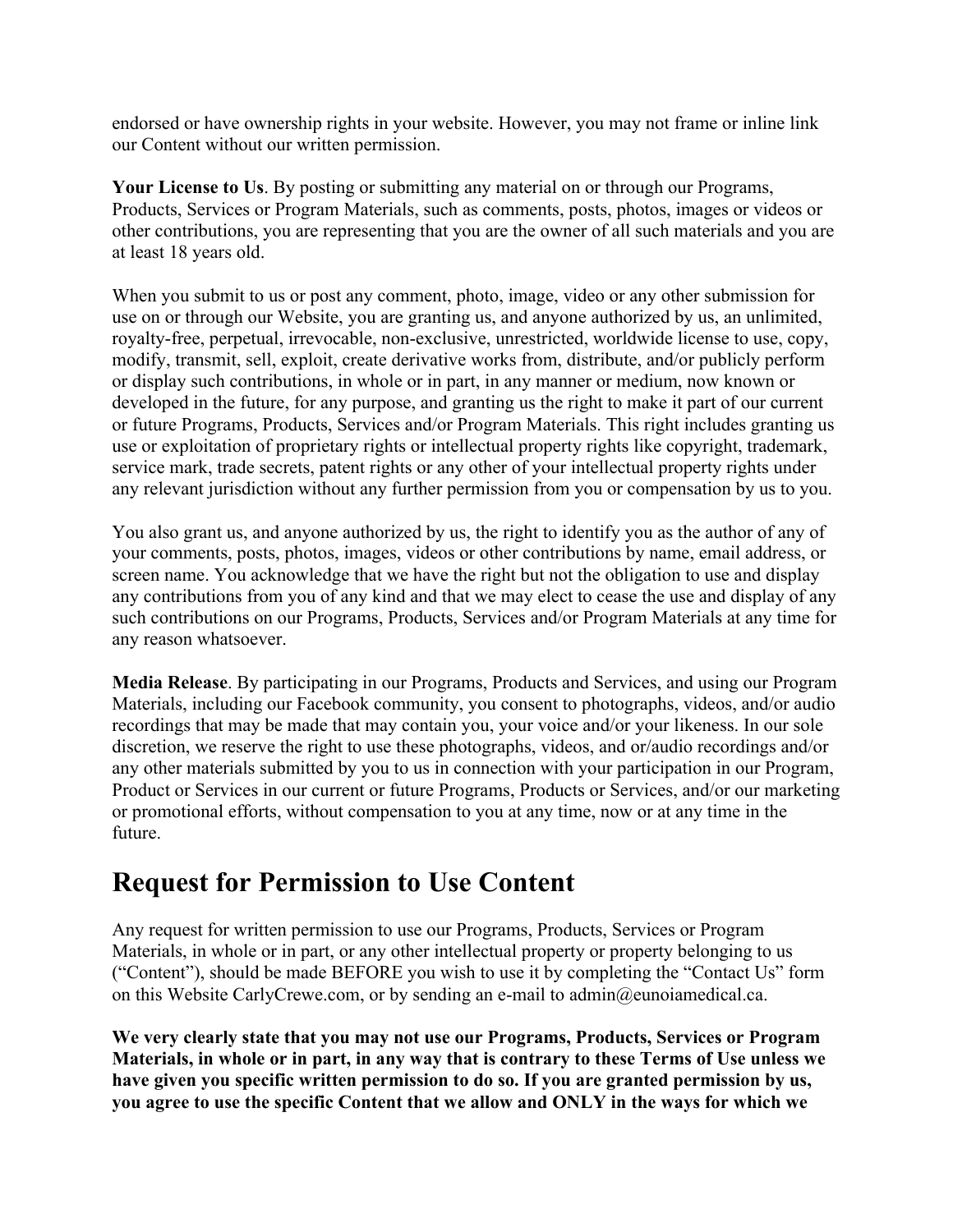**have given you our written permission. If you choose to use the content in ways that we do not specifically give you written permission, you agree now that you will be treated as if you had copied, duplicated and/or stolen such Content from us, and you consent to immediately stop using such Content and to take whatever actions as we may request and by the methods and in the time frame that we prescribe to protect our intellectual property and ownership rights in our Programs, Products, Services or Program Materials.**

### **Security**

When you apply for, enroll in, purchase or use our Programs, Products or Services, or Program Materials we may seek and collect personal data and information including but not limited to your name, e-mail address, phone number, billing information, credit card or payment information, demographic information, preferences, interests, or other personally-identifying information ("Confidential Information").

By providing such Confidential Information to us, you grant us permission to use and store such Confidential Information. We, in turn, will use our best efforts to keep your Confidential Information safe, secure and confidential. We take precautions to protect such Confidential Information. When you submit Confidential Information via our Program, Product, Service or

Program Materials, we take measures to protect the security of your Confidential Information both online and offline.

However, due to the nature of the Internet, we cannot completely ensure or warrant the security of your Confidential Information or of any other data or information transmitted to us or through our services; therefore submitting Confidential Information, data or other information is done at your own risk.

We have security measures in place to prevent the loss, misuse, and alteration of the information that is obtained from you, but we make no assurances about our ability to prevent any such loss, misuse, to you or to any third party arising out of any such loss, misuse, or alteration.

### **Personal Responsibility and Assumption of Risk**

As a Licensee, you agree that you are using your own judgment in using our Programs, Products, Services and Program Materials and you agree that you are doing so at your own risk. Our Programs, Products, Services and Program Materials are for informational and educational purposes only. You agree and understand that you assume all risks and no results are guaranteed in any way related to our Programs, Products, Services and Program Materials. Our Programs, Products, Services and Program Materials are merely to provide you with education and tools to help you make your own decisions for yourself. You are solely responsible for your actions, decisions and results based on the use, misuse or non-use of our Programs, Products, Services and Program Materials.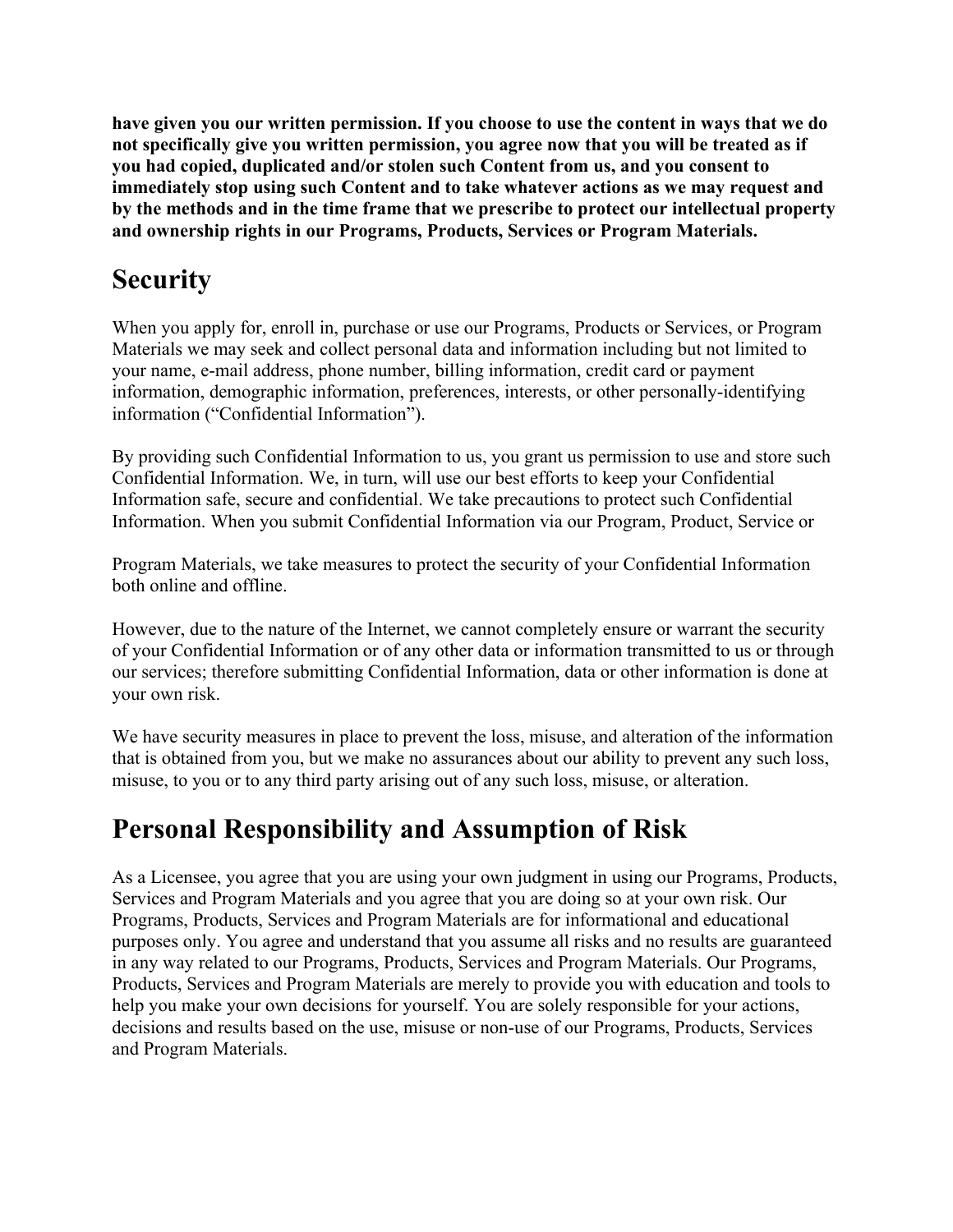We take every precaution to protect our Programs, Products, Services and Program Materials. However, due to the nature of the Internet, we cannot completely ensure or warrant the security of the Programs, Products, Services and Program Materials or the contributions or information transmitted to us on or through our Website or our Programs, Products, Services and Program Materials. Submitting contributions or information on our through our Programs, Products, Services and Program Materials is done entirely at your own risk. We make no assurances about our ability to prevent any such loss or damage to you or to any other person, company or entity arising out of use of our Programs, Products, Services and Program Materials and you agree that you are assuming such risks.

#### **Disclaimer**

Our Programs, Products, Services, and Program Materials are for informational and educational purposes only. To the fullest extent permitted by law, we expressly exclude any liability for any direct, indirect or consequential loss or damage incurred by you or others in connection with our Programs, Products, Services, and Program Materials, including without limitation any liability for any accidents, delays, injuries, harm, loss, damage, death, lost profits, personal or business interruptions, misapplication of information, physical or mental disease, condition or issue, physical, mental, emotional, or spiritual injury or harm, loss of income or revenue, loss of business, loss of profits or contracts, anticipated savings, loss of data, loss of goodwill, wasted time and for any other loss or damage of any kind, however and whether caused by negligence, breach of contract, or otherwise, even if foreseeable. You specifically acknowledge and agree that we are not liable for any defamatory, offensive or illegal conduct of any other Program, Product, Service or Program Materials participant or user, including you.

**Medical Disclaimer.** Due to the nature of Our Program, it is important to note that information is intended to be informational and inspirational rather than interpreted or construed as individualized medical or mental health advice. Our Programs, Products, Services, and Program Materials are not to be perceived as or relied upon in any way as medical advice or mental health advice. The information provided through our Programs, Products, Services, and Program Materials is not intended to be a substitute for individualized professional medical advice, diagnosis or treatment that can be provided by your own physician, nurse practitioner, physician assistant, therapist, counselor, mental health practitioner, licensed dietitian or nutritionist, member of the clergy, or any other licensed or registered health care professional. Do not disregard professional medical advice or delay seeking professional advice because of information you have read in our Programs, Products, Services, and Program Materials, or received from us. Do not stop taking any medications without speaking to your physician, nurse practitioner, physician assistant, mental health provider or other health care professional. If you have or suspect that you have a medical or mental health issue, contact your own health care provider promptly. We are not providing health care, medical or nutrition therapy services or attempting to diagnose, treat, prevent or cure in any manner whatsoever any physical ailment, or any mental or emotional issue, disease or condition. We are not giving medical, psychological, or religious advice whatsoever.

**Legal and Financial Disclaimer.** Our Programs, Products, Services, and Program Materials are not to be perceived or relied upon in any way as business, financial or legal advice. The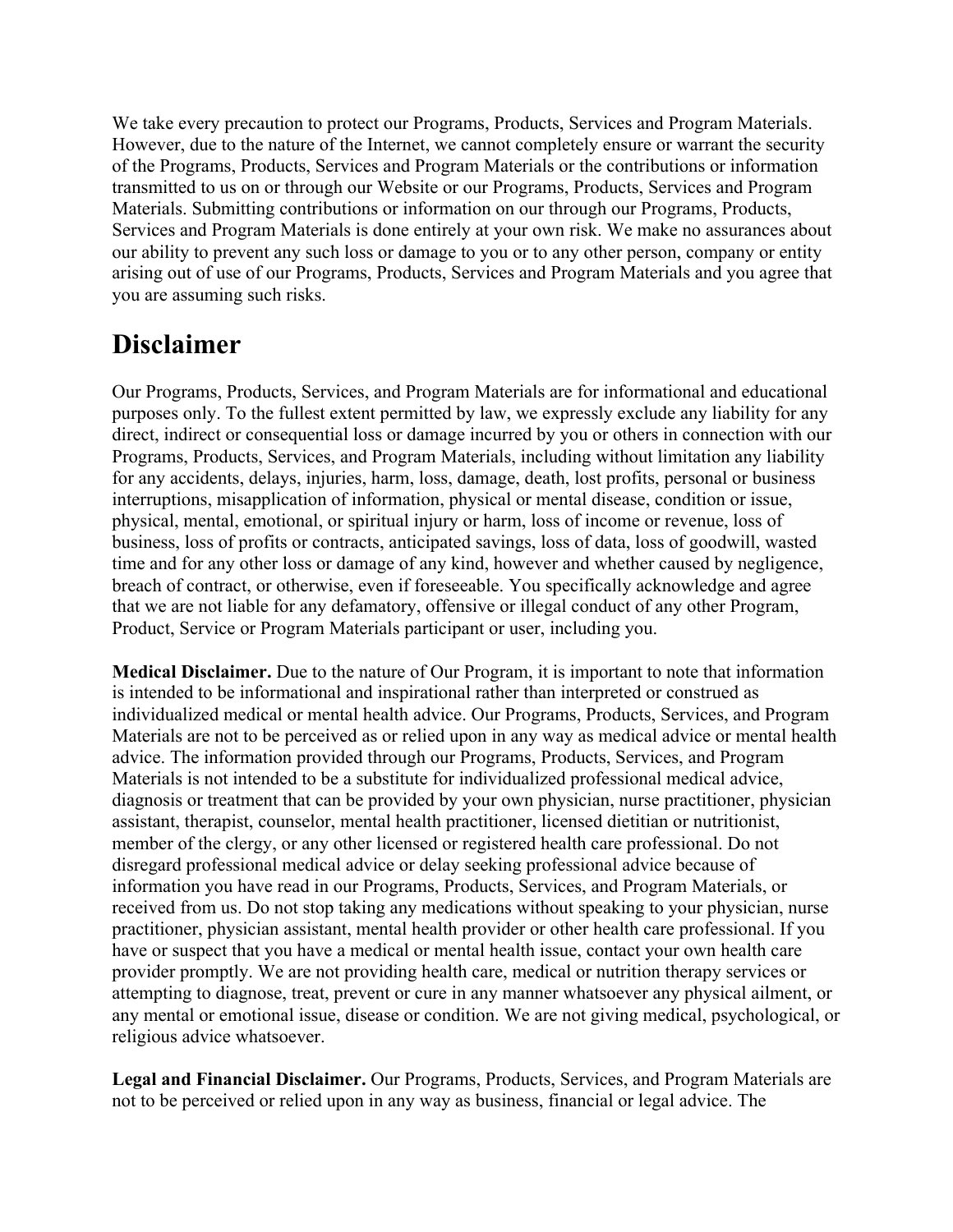information provided through our Programs, Products, Services, and Program Materials is not intended to be a substitute for professional advice that can be provided by your own accountant, lawyer, or financial advisor. We are not giving financial or legal advice in any way. You are hereby advised to consult with your own accountant, lawyer or financial advisor for any and all questions and concerns you have regarding your own income and taxes pertaining to your specific financial and/or legal situation. You agree that we are not responsible for your earnings, the success or failure of your business decisions, the increase or decrease of your finances or income level, or any other result of any kind that you may have as a result of information presented to you through our Programs, Products, Services, and Program Materials. You are solely responsible for your results.

**Earnings Disclaimer.** You acknowledge that we have not and do not make any representations as to the health physical, mental, emotional, spiritual or health benefits, future income, expenses, sales volume or potential profitability or loss of any kind that may be derived as a result of your participation in this Program, Product, Services or Program Materials. We cannot and do not guarantee that you will attain a particular result, positive or negative, financial or otherwise, through the use of our Programs, Products, Services and Program Materials and you accept and understand that results differ for each individual. We also expressly disclaim responsibility in any way for the choices, actions, results, use, misuse or non-use of the information provided or obtained through any of our Programs, Products, Services or Program Materials. You agree that your results are strictly your own and we are not liable or responsible in any way for your results.

**Warranties Disclaimer. WE MAKE NO WARRANTIES AS TO OUR PROGRAMS, PRODUCTS, SERVICES, OR PROGRAM MATERIALS. YOU AGREE THAT PROGRAMS, PRODUCTS, SERVICES, OR PROGRAM MATERIALS ARE PROVIDED "AS IS" AND WITHOUT WARRANTIES OF ANY KIND EITHER EXPRESS OR IMPLIED. TO THE FULLEST EXTENT PERMISSIBLE PURSUANT TO APPLICABLE LAW, WE DISCLAIM ALL WARRANTIES, EXPRESS OR IMPLIED, INCLUDING, BUT NOT LIMITED TO, IMPLIED WARRANTIES OF MERCHANTABILITY, FITNESS FOR A PARTICULAR PURPOSE, AND NON-INFRINGEMENT. WE DO NOT WARRANT THAT THE PROGRAMS, PRODUCTS, SERVICES, OR PROGRAM MATERIALS WILL BE FUNCTIONAL, UNINTERRUPTED, CORRECT, COMPLETE, APPROPRIATE, OR ERROR-FREE, THAT DEFECTS WILL BE CORRECTED, OR THAT ANY PART OF THE WEBSITE, CONTENT ARE FREE OF VIRUSES OR OTHER HARMFUL COMPONENTS. WE DO NOT WARRANT OR MAKE ANY REPRESENTATIONS REGARDING THE USE OR THE RESULTS OF THE USE OF OUR PROGRAM, PRODUCT OR SERVICES MATERIALS OR ON THIRD-PARTY WEBSITES IN TERMS OF THEIR CORRECTNESS, ACCURACY, TIMELINESS, RELIABILITY OR OTHERWISE.**

**Technology Disclaimer.** We try to ensure that the availability and delivery of our Programs, Products, Services and Program Materials is uninterrupted and error-free, including our content and communications through methods like our Website, member forum, private Facebook groups, e-mail communications, videos, audio recordings, webinars, recorded webinars, teleseminars, recorded teleseminars, emails, downloadable mp3 audio files, downloadable PDF printed transcripts, downloadable PDF handouts/slides, handouts, eBooks, or any other materials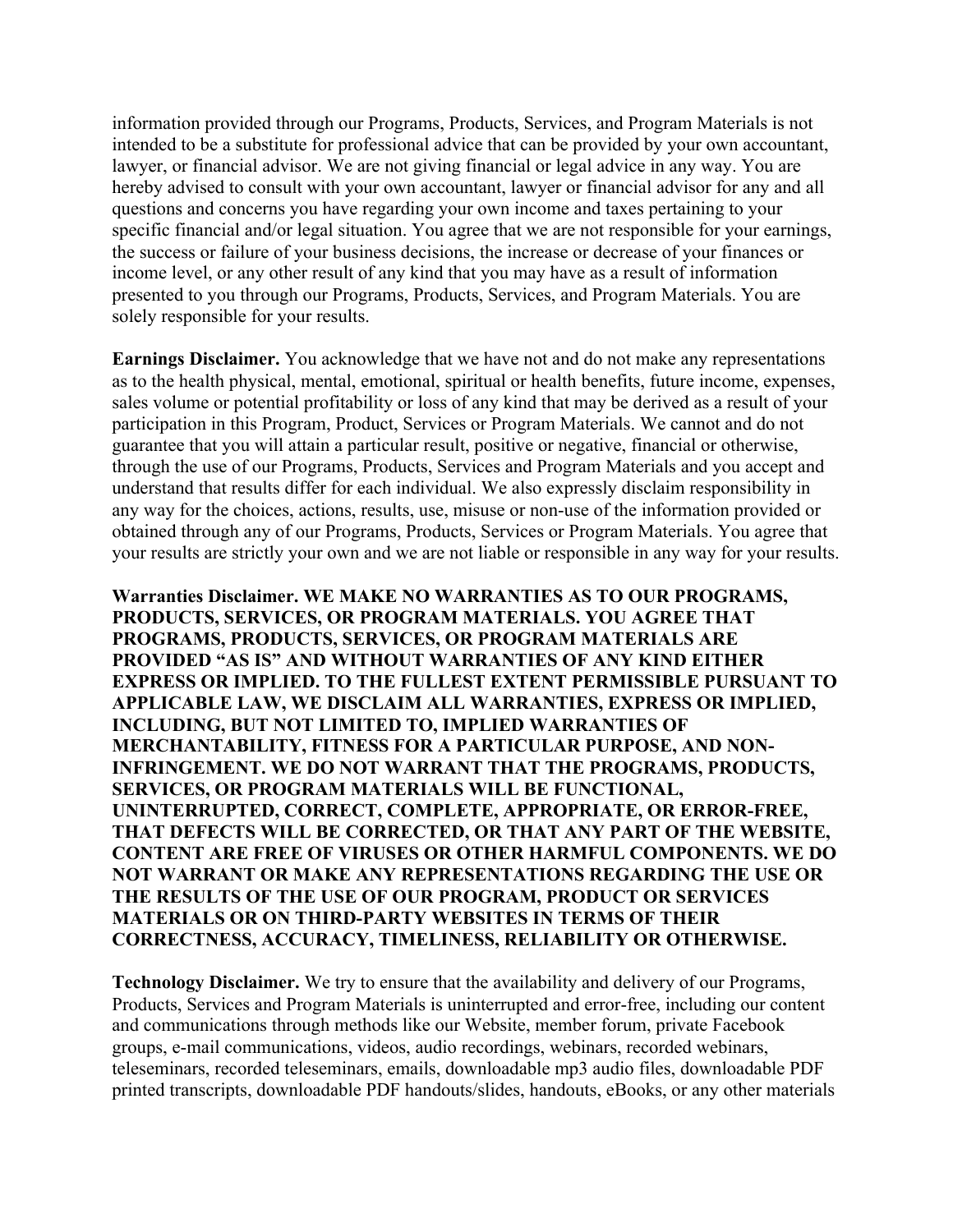provided by us to you. However, we cannot guarantee that your access will not be suspended or restricted from time to time, including to allow for repairs, maintenance or updates, although, of course, we will try to limit the frequency and duration of suspension or restriction. To the fullest extent permitted by law, we will be not be liable to you for damages or refunds, or for any other recourse, should our Programs, Products, Services or Program Materials become unavailable or access to the them becomes slow or incomplete due to any reason, such as system back-up procedures, internet traffic volume, upgrades, overload of requests to the servers, general network failures or delays, or any other cause which may from time to time make our Programs, Products, Services or Program Materials inaccessible to you.

**Errors and Omissions.** We make no warranty or guarantee as to the accuracy, timeliness, performance, completeness, or suitability of the information in our Programs, Products, Services, and Program Materials. Every effort has been made to present you with the most accurate, up-todate information, but because the nature of scientific research is constantly evolving, we cannot be held responsible or accountable for the accuracy of our content. You acknowledge that such information may contain inaccuracies or errors and we are not liable for any such inaccuracies or errors to the fullest extent permitted by law.

**Links to Other Websites.** We may provide links and pointers to other websites maintained by third parties that may take you outside of our Programs, Products, Services or Program Materials. These links are provided for your convenience and the inclusion of any link in our Programs, Products, Services or Program Materials to any other website does not imply our endorsement, sponsorship, or approval of that website or its owner. We do not endorse and we are not responsible for the views, opinions, facts, advice, or statements provided by external resources referenced in our Website or its Content, or their accuracy or reliability. We assume no responsibility for errors or omissions caused by other websites that may be included our Programs, Products, Services or Program Materials. We have no control over the contents or functionality of those websites and so we accept no responsibility for any loss, damage, or otherwise that may arise from your use of them and therefore we do not guarantee the accuracy, completeness, or usefulness of any other website or their content. It is your responsibility to review the terms and conditions and privacy policies of those linked websites to confirm that you understand and agree with those policies.

By purchasing and/or using our Programs, Products, Services or Program Materials in any way or for any reason, you also implicitly agree to our full Disclaimer, which may be found on our Website.

### **Indemnification, Limitation of Liability and Release of Claims**

**Indemnification.** You agree at all times to defend, indemnify and hold harmless our Company, as well as any of our affiliates, agents, contractors, officers, directors, shareholders, employees, joint venture partners, successors, transferees, assignees, and licensees, as applicable, from and against any and all claims, causes of action, damages, liabilities, costs and expenses, including legal fees and expenses, arising out of or related to our Programs, Products, Services or Program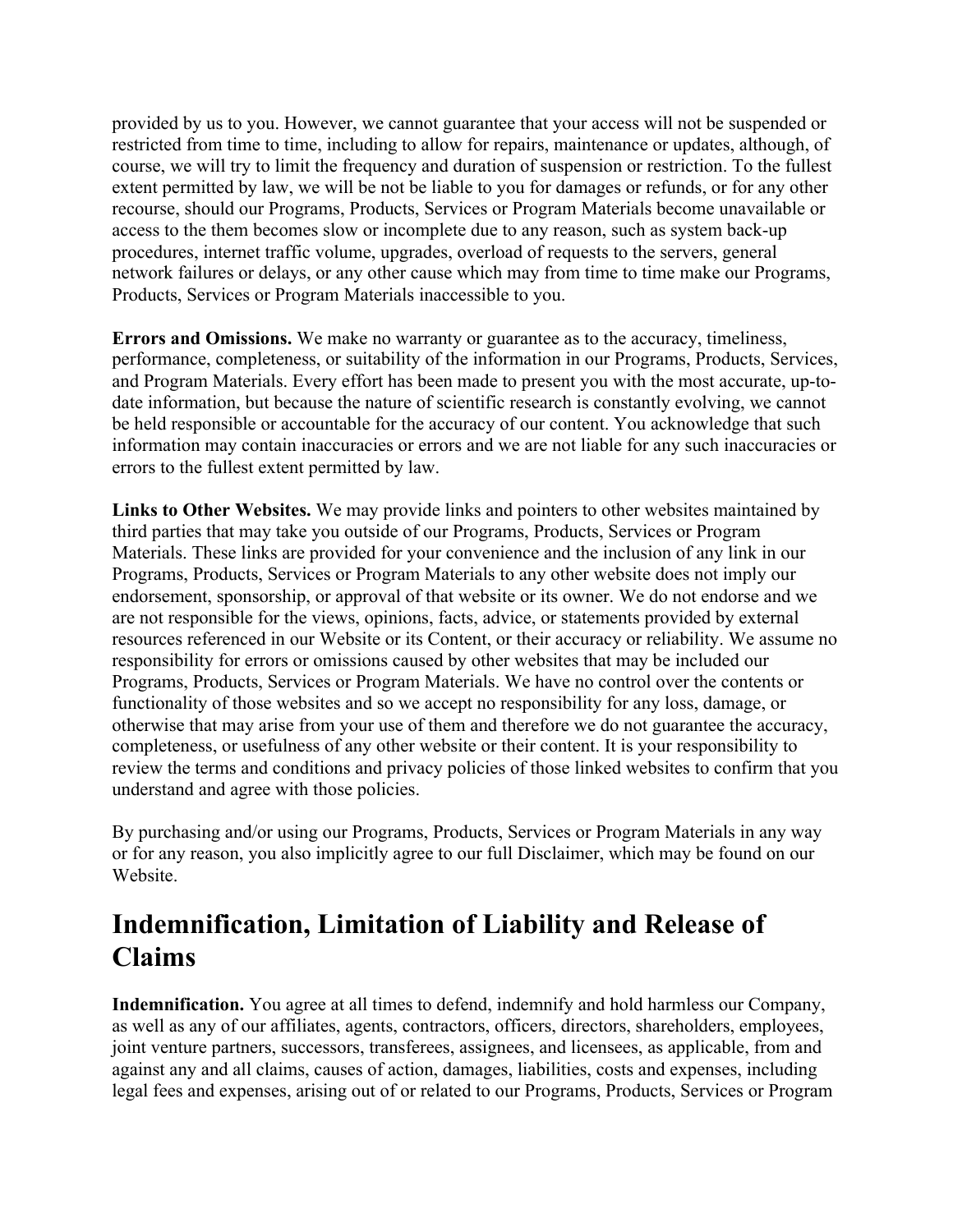Materials, or your breach of any obligation, warranty, representation or covenant set forth in these Terms and Conditions or in any other agreement with us.

**Limitation of Liability**. We will not be held responsible or liable in any way for the information, products or materials that you request or receive through or on our Programs, Products, Services or Program Materials. We do not assume liability for accidents, delays, injuries, harm, loss, damage, death, lost profits, personal or business interruptions, misapplication of information, physical or mental disease, condition or issue, or otherwise, due to any act or default of anyone or any business, whether owners, staff, agents, joint venture partners, contractors, vendors, affiliates or otherwise, affiliated with us. We do not assume liability for any owners, staff, agents, joint venture partners, contractors, vendors, affiliates or otherwise who is engaged in rendering our Programs, Products, Services or Program Materials, or in any way or in any location. In the event that you use our Programs, Products, Services or Program Materials or any other information provided by us or affiliated with us, we assume no responsibility.

**Release of Claims.** In no event will we be liable to any party for any type of direct, indirect, special, incidental, equitable or consequential damages for any use of or reliance on our Programs, Products, Services or Program Materials, or on those affiliated with us in any way, and you hereby release us from any and all claims; including, without limitation, those related to lost profits, personal or business interruptions, personal injuries, accidents, misapplication of information, or any other loss, physical or mental disease, condition or issue, or otherwise, even if we are expressly advised of the possibility of such damages or difficulties.

**These Terms of Use require the use of arbitration on an individual basis to resolve disputes, rather than jury trials, and limit the remedies available to you in the event of a dispute. You fully understand and agree that by enrolling in, purchasing and/or using any of our Programs, Products, Services and Program Materials that you are waiving certain legal rights and you are voluntarily agreeing to do so.**

## **Your Conduct**

You are agreeing that you will not use our Programs, Products, Services or Program Materials in any way that causes or is likely to cause the Programs, Products, Services or Program Materials, or access to them either to be interrupted, damaged or impaired in any way. You understand that you are solely responsible for all electronic communications and content sent from your computer to this Website and its Content and to us.

You must use the Programs, Products, Services or Program Materials for lawful purposes only. You agree that you will not use our Programs, Products, Services or Program Materials in any of the following ways:

- For fraudulent purposes or in connection with a criminal offence or otherwise carry out any unlawful activity
- To send, use or re-use any material that is illegal, offensive, abusive, indecent, harmful, defamatory, obscene or menacing, abusive, threatening, objectionable, invasive of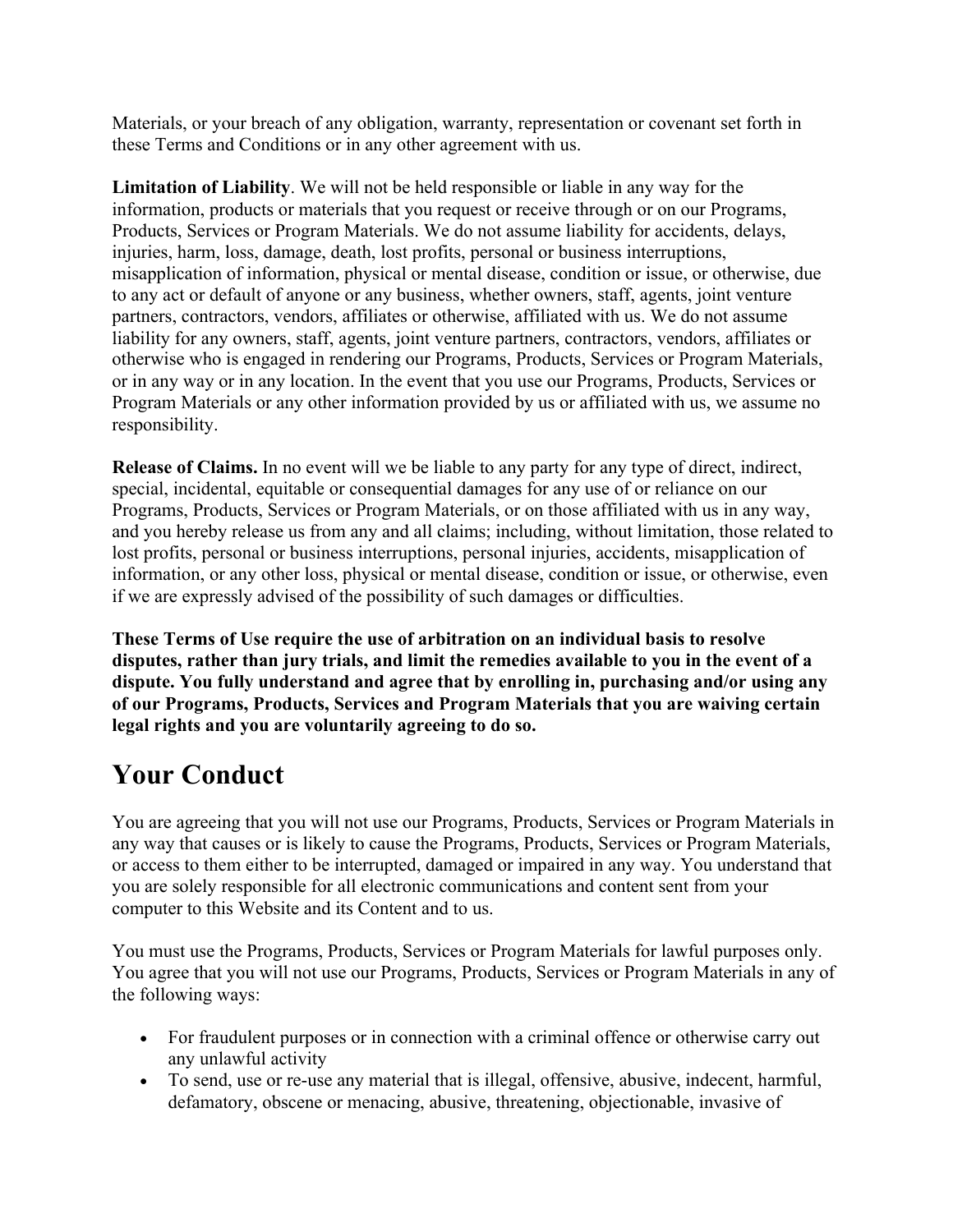privacy, in breach of confidence, infringing of any intellectual property rights, or that may otherwise may injure others

- To send, negatively impact, or infect our Programs, Products, Services or Program Materials with software viruses or any other harmful or similar computer code designed to adversely affect the operation of any computer software or hardware, commercial solicitation, chain letters, mass mailings or any spam, whether intended or not
- To cause annoyance, inconvenience or needless anxiety
- To impersonate any third party or otherwise mislead as to the origin of your contributions
- To reproduce, duplicate, copy or resell any part of our Programs, Products, Services or Program Materials in a way that is not in compliance with these Terms of Use or any other agreement with us.

### **Communication Guidelines**

If you have a question or concern about your Programs, Products, Services, or Program Materials, you may send an e-mail to admin@eunoiamedical.ca, and we will do our best to reply to your question or concern promptly.

#### **Purchases and Online Commerce**

If paying by PayPal, debit card, or credit card, you give us permission to automatically charge your credit or debit card as payment for your Program, Product or Service without any additional authorization, for which you will receive an electronic receipt. Should you be provided with a PayPal invoice instead, you are required to manually pay it by the date due on the invoice or your Program, Product or Service will be put on hold until payment is made.

In the event that payment is not received by the date due, you will have a three (3) day grace period to make the payment otherwise the Program, Product or Services will not continue and we reserve the right to cease your access immediately and permanently.

If you fail to make payment in a timely manner in accordance with these Terms of Use or voluntarily decide to withdraw from our Programs, Products or Services at any time or for any reason whatsoever, you still will remain fully responsible for the full cost of the Programs, Products and/or Services.

All information obtained during your purchase or transaction for our Programs, Products and Services and all of the information that you give as part of the transaction, such as your name, address, method of payment, credit card number, and billing information, may be collected by both us and our payment processing company.

You agree to only purchase goods or services for yourself or for another person for whom you are legally permitted to do so or for whom you have obtained the express consent to provide their name, address, method of payment, credit card number, and billing information. You agree to be financially responsible for all purchases made by you or someone acting on your behalf.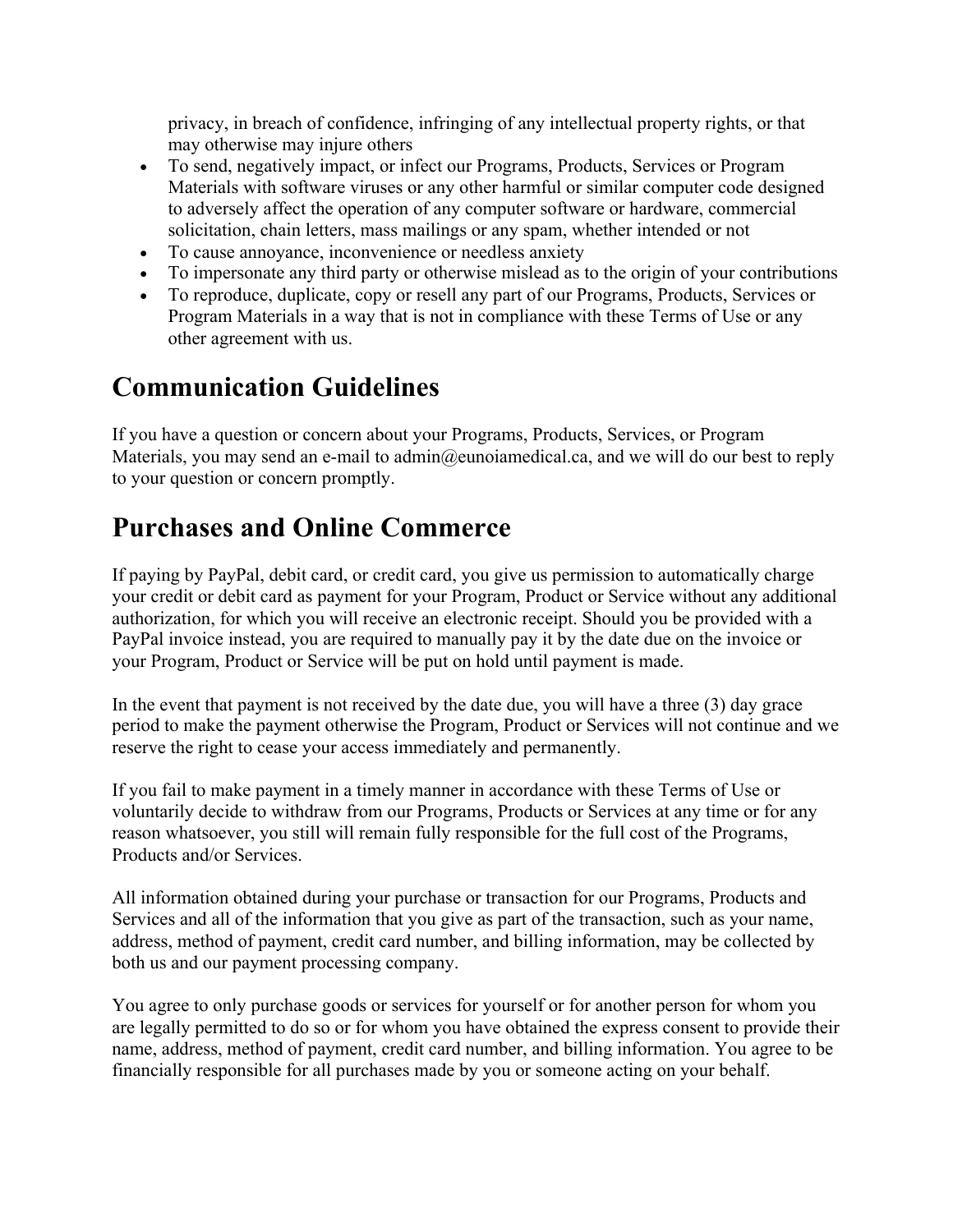You agree to use our Programs, Products, Services, and Program Materials for legitimate, noncommercial purposes only and not for speculative, false, fraudulent, or illegal purposes.

Since we have a clear and explicit Refund Policy in these Terms of Use that you have agreed to prior to completing the purchase of any of our Programs, Products, or Services, we do not tolerate or accept any type of chargeback threat or actual chargeback from your credit card company. In the event that a chargeback is placed on a purchase or we receive a chargeback threat during or after your purchase, we reserve the right to report the incident to all three credit reporting agencies or to any other entity for inclusion in any chargeback database or for listing as a delinquent account which could have a negative impact on your credit report score. The information reported will include your name, email address, order date, order amount, and billing address. Chargeback abusers wishing to be removed from the database shall make the payment for the amount of the chargeback.

If you make a purchase from one of our affiliates, or any other individual or company through a link provided on or through our Programs, Products or Services ("Merchant"), all information obtained during your purchase or transaction and all of the information that you give as part of the transaction, such as your credit card number and contact information, may be collected by the merchant and their payment processing company as well. Your participation, correspondence or business dealings with any affiliate, individual or company on or through our Programs, Products or Services, and all purchase terms, conditions, representations or warranties associated with payment, refunds, and/or delivery related to your purchase, are solely between you and the Merchant. You agree that we shall not be responsible or liable for any loss, damage, refunds, or other matters of any sort that incurred as the result of such dealings with a Merchant.

Payment processing companies and Merchants may have privacy and data collection practices that are different from ours. We have no responsibility or liability for these independent policies of the payment processing companies and Merchants. In addition, when you make certain purchases through our Programs, Products or Services, you may be subject to the additional terms and conditions of a payment processing company, Merchant or us that specifically apply to your purchase. For more information regarding a Merchant and its terms and conditions that may apply, visit that merchant's Website and click on its information links or contact the Merchant directly.

You release us, our affiliates, our payment processing company, and Merchants from any damages that you incur, and agree not to assert any claims against us or them, arising from your purchase through or use of our Website or its Content.

## **ORDER CONFIRMATION AND PAYMENT DETAILS**

We will email you to confirm the placement of your order and with details concerning product or Service delivery. In the event that there is an error in this email confirmation, it is your responsibility to inform us as soon as possible.

# **PRICING**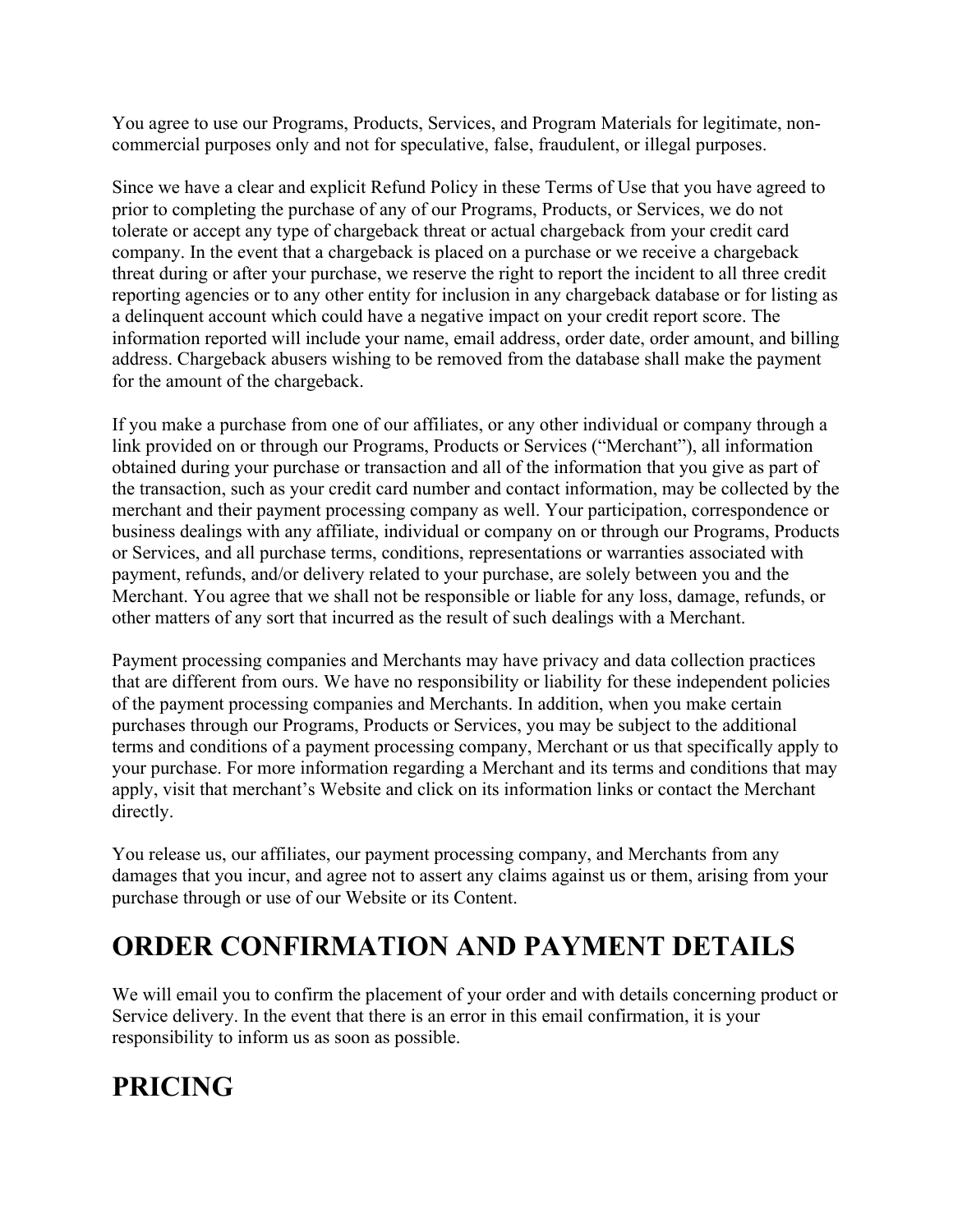Once you purchase a subscription, the initial price you purchased at will remain the same even if the price increases after your initial purchase. However, if you leave the membership at any time and re-subscribe at a later date, your new subscription will be purchased at the most current rate. In other words, your initial purchase price will be grandfathered in as long as you do not cancel your subscription.

## **MONTH-TO-MONTH PAYING MEMBERS**

If you have signed up for a month-to-month Eunoia Collective subscription, the subscription renews automatically on your enrollment date monthly and your debit/credit card will be charged the fee stated at the time of purchase. Your subscription will start as soon as your debit/credit card is successfully charged and you receive confirmation. Month-to-month members are required to complete the 12 months in The Collective. After the initial 12 month contract, the subscription will automatically continue unless canceled by member. Members can cancel at any time after their first 12 months in the program.

# **ANNUAL PAYING MEMBERS**

If you have signed up for an annual Eunoia Collective subscription, the subscription renews automatically at the end of twelve (12) months and your debit/credit card will be charged the fee stated at the time of purchase. Price may change at the end of your subscription period if created with a promotional rate. Your subscription will start as soon as your debit/credit card is successfully charged and processed. After the initial 12 month contract, the subscription will continue, billed annually, unless canceled by member. Members can cancel at any time after their first 12 months in the program.

# **REFUND POLICY**

Your satisfaction is important to us, however due to the nature of this product and service, we WILL NOT offer any refund or returns for any products or services sold for any reason. If during the 14-day trial on the monthly payment plan, you decide The Eunoia Collective is not right for you, you can email admin@eunoiamedical.ca and your recurring subscription will be canceled. You will not receive a refund for your initial month purchase, you will however maintain access to the materials for a full 30 days before losing access. If you have any questions about our Refund Policy please send an email to admin@eunoiamedical.ca and we will be happy to help.

# **TERMINATION**

You have the right to terminate your use of or participation in our Programs, Products or Services at any time by sending an e-mail to hello@eunoiamedical.ca.

We reserve the right in our sole discretion to refuse or terminate your access to our Programs, Products, Services or Program Materials, in full or in part, at any time, without notice, by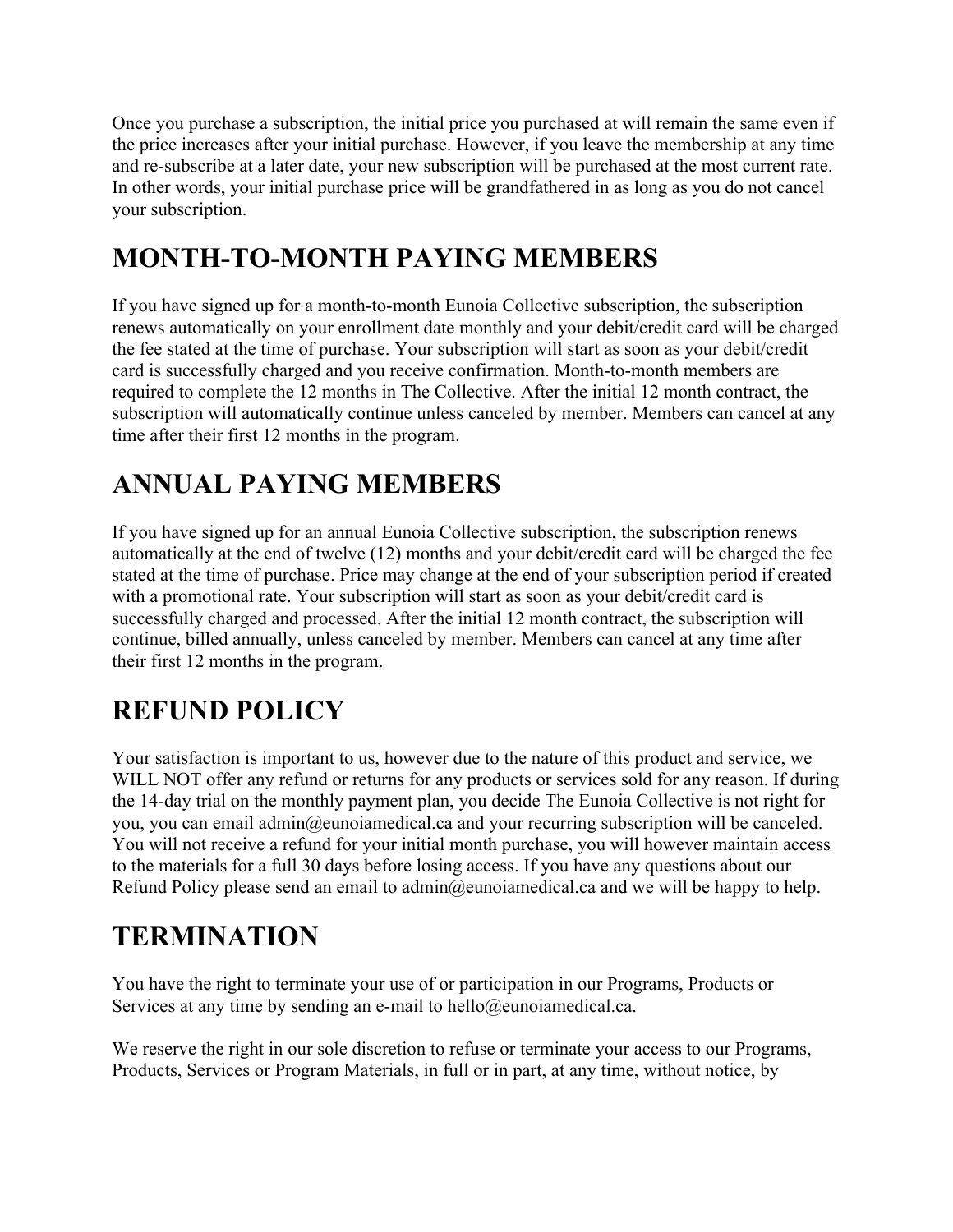sending you an e-mail to the e-mail address you provided upon purchase of the Program, Product or Service.

In the event of cancellation or termination by either of us, you will have 24 hours to pay any and all remaining payments or balances that are owed to us.

Upon termination by either of us, we reserve the right to immediately refuse or terminate your access to any aspect of our Programs, Products, Services and/or our Program Materials, including but not limited to our Website, private forum, e-mail communications, Facebook groups, live webinars or conference calls, or any other method of communications related to our Programs, Products, Services or Program Materials at any time without notice and in our sole discretion.

All of the terms of this Terms of Use, including but not limited to all copyright, trademark, and intellectual property rights, disclaimers, limitations of liability, release of claims, and our Refund Policy will still apply now and in the future, even after termination by you or us.

## **DISPUTE RESOLUTION**

It is hoped that should we ever have any differences, we could be able to work them out amiably through e-mail correspondence. However, should we be unable to seek resolution within a reasonable time, you agree now that that the only method of legal dispute resolution that will be used is binding arbitration before a single arbitrator, selected jointly, in accordance with the Canadian Arbitration Association. Prior to seeking arbitration, you must send an e-mail to me at admin@eunoiamedical.ca, and include all of your reasons for dissatisfaction with your Program. You understand and **agree now** that the only remedy that can be awarded to you through arbitration is full refund of your Payment made to date. No other actions or financial awards of consequential damages, or any other type of damages, may be granted to you. We both agree now that the decision of the arbitrator is final and binding, and may be entered as a judgment into any court having the appropriate jurisdiction.

**By purchasing our Programs, Products or Services you are agreeing to a modification of the statute of limitations such that any arbitration must be initiated within one (1) year of the date of the date of your e-mail to me referenced above or you waive the right to seek dispute resolution by arbitration or to take any other legal action.** You also agree that should arbitration take place, it will be held in Calgary, Alberta, Canada, where my business is located, and the prevailing party shall be entitled to all reasonable attorneys' fees and all costs necessary to enforce the decision of the arbitrator.

In the event of a dispute between us, you agree to not engage in any conduct or communications, public or private, designed to disparage us, our Company, or any of our Programs, Products, or Services. Where requested by law or arbitration, of course, you are not prohibited from sharing your thoughts and opinions as a part of the legal process.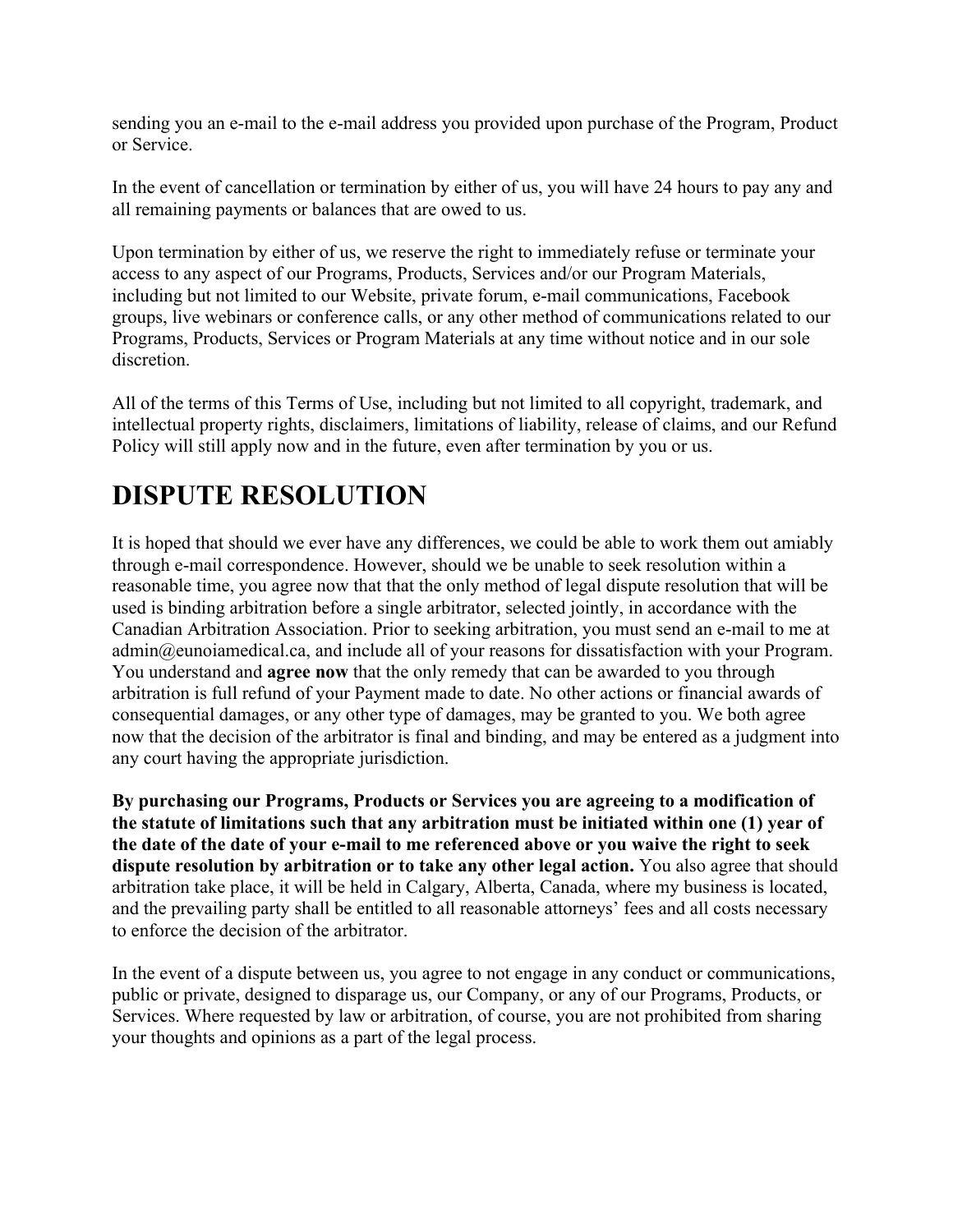If any terms of these Terms of Use are construed to be invalid or unenforceable for any reason, it shall not affect the validity or enforceability of any other term, which shall be given full force and effect.

## **CONFIDENTIALITY AND PRIVACY**

**Confidential Information**. To use our Programs, Products, Services, or Program Materials, we may seek personal data or information including your name, e-mail address, phone number, street address, billing information, birthday, preferences, interests, assignments, or other personally-identifying information ("Confidential Information"), or you may offer or provide a comment, photo, image, video or any other submission to us when using or participating in our Programs, Products, Services, or Program Materials ("Other Information"). By providing such Confidential Information or Other Information to us, you grant us permission to use and store such information. We, in turn, will use our best efforts to keep your Confidential Information safe, secure and confidential in accordance with these Terms of Use and our full Privacy Policy, which may be found on our Website. If you believe that any of your Confidential Information is incorrect or incomplete, please contact us as soon as possible. We will promptly correct any Confidential Information found to be incorrect.

**What We Do With Confidential Information.** We request and require various personal data and/or Confidential Information to understand your needs and provide you with better services. In addition, we may use such data and Confidential Information for the following reasons: (1) for internal record keeping, (2) to improve our Programs, Products, Services, or Program Materials, (3) to periodically send promotions about new Programs, Products, or Services or other special offers from which you may unsubscribe at any time, (4) for aggregate, non-identifiable data for research purposes, (5) to customize the respective Programs, Products, or Services you purchase or use according to your interests and/or (6) for support or communication related to your Program, Product, Service, or Program Materials.

**Storage.** All data and Confidential Information is stored through a data management system. This data and Confidential Information can only be accessed by those members of my team who help manage that information in order to deliver e-mail or otherwise contact those who would like to receive correspondence from my company. You agree and acknowledge that we, including but not limited to my team, staff, and affiliates, and those who manage the data management system may have access to your Confidential Information.

**Confidentiality and Disclosure**. All Confidential Information will be held in confidentiality and will not be disclosed to third parties, except that we may disclose Confidential Information and personally identifiable information: (1) pursuant to this terms of these Terms of Use and Privacy Policy and our Disclaimer, (2) if we are required to do so by law, (3) in the good-faith belief that such action is necessary to conform to the law, (4) to comply with any legal process served on either us or our partners, sponsors, investors, or affiliates, (5) to protect and defend our rights or property or those of our users or purchasers, and/or (6) to act as immediately necessary in order to protect the personal safety of our users, purchasers, or the public.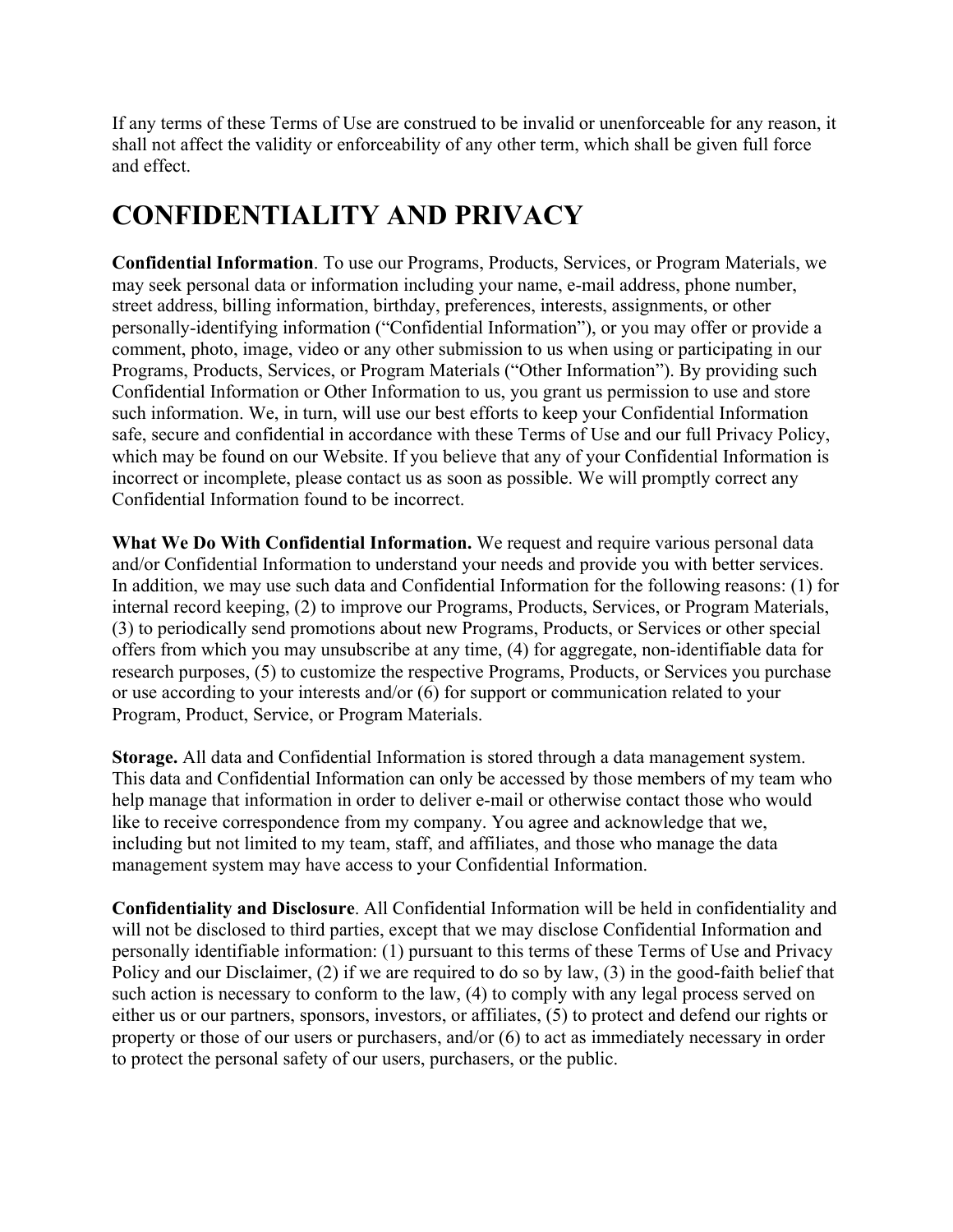#### **We will not sell, distribute or lease your Confidential Information to third parties unless we have your permission or are required by law to do so.**

**Viewing by Others**. Note that whenever you make your Confidential Information or Other Information available for viewing by others such as through our Programs, Products, Services, Program Materials, our Website, or social media, the Confidential Information or Other Information that you share also can be seen, collected, and used others, and therefore, we cannot be responsible for any unauthorized use by others of such Confidential Information or Other Information that you voluntarily share online or in any other manner.

**How We Use Cookies.** We may use the standard "cookies" feature of major web browsers. We do not set any Confidential Information in cookies, nor do we employ any data-capture mechanisms on our Website other than cookies. You may choose to disable cookies through your own web browser's settings. However, disabling this function may diminish your experience on the Website and some features of our Programs, Products, Services, or Program Materials may not work as intended. We have no access to or control over any information collected by other individuals, companies or entities whose website or materials may be linked to our Programs, Products, Services, or Program Materials.

**Passwords**. To use certain features of our Programs, Products, Services, or Program Materials, you may be issued a group username and password or a unique individual username and password, which you will receive through the registration and/or purchase process. You may be able to change to username and/or password to something you choose. You are responsible for maintaining the confidentiality of the username, password, and account, and are responsible for all activities (whether by you or by others) that occur under your username, password, or account. You are not permitted to share your username and/or password with anyone. If we learn you have shared your username and/or password with another person, we reserve the right to immediately terminate your access to the Program, Product, Service, Program Materials, Website, private forum, Facebook group, or any other related communication. It is your responsibility to protect your own password from disclosure to others.

We cannot and will not be liable for any loss or damage arising from your failure to protect your username, password, or account information. You are responsible for activities that take place using your username, password(s), and within your account. If you share your username or password(s) with anyone, they may be able to obtain access to your personal information at your own risk. You agree to notify us immediately of any unauthorized use of your username, password and/or account, or any other breach of security, and to ensure that you exit from your account at the end of each session. By using our Programs, Products, and Services, you agree to enter true and accurate information as part of the registration, purchase process and otherwise. If you enter a false email address, we have the right to immediately inactivate your account. We will use our best efforts to keep your username and password(s) private and will not otherwise share your username and password(s) without your consent, except as necessary when the law requires it or in the good faith belief that such action is necessary, particularly when disclosure is necessary to identify, contact, or bring legal action against someone who may be causing injury to others or interfering with our rights or property.